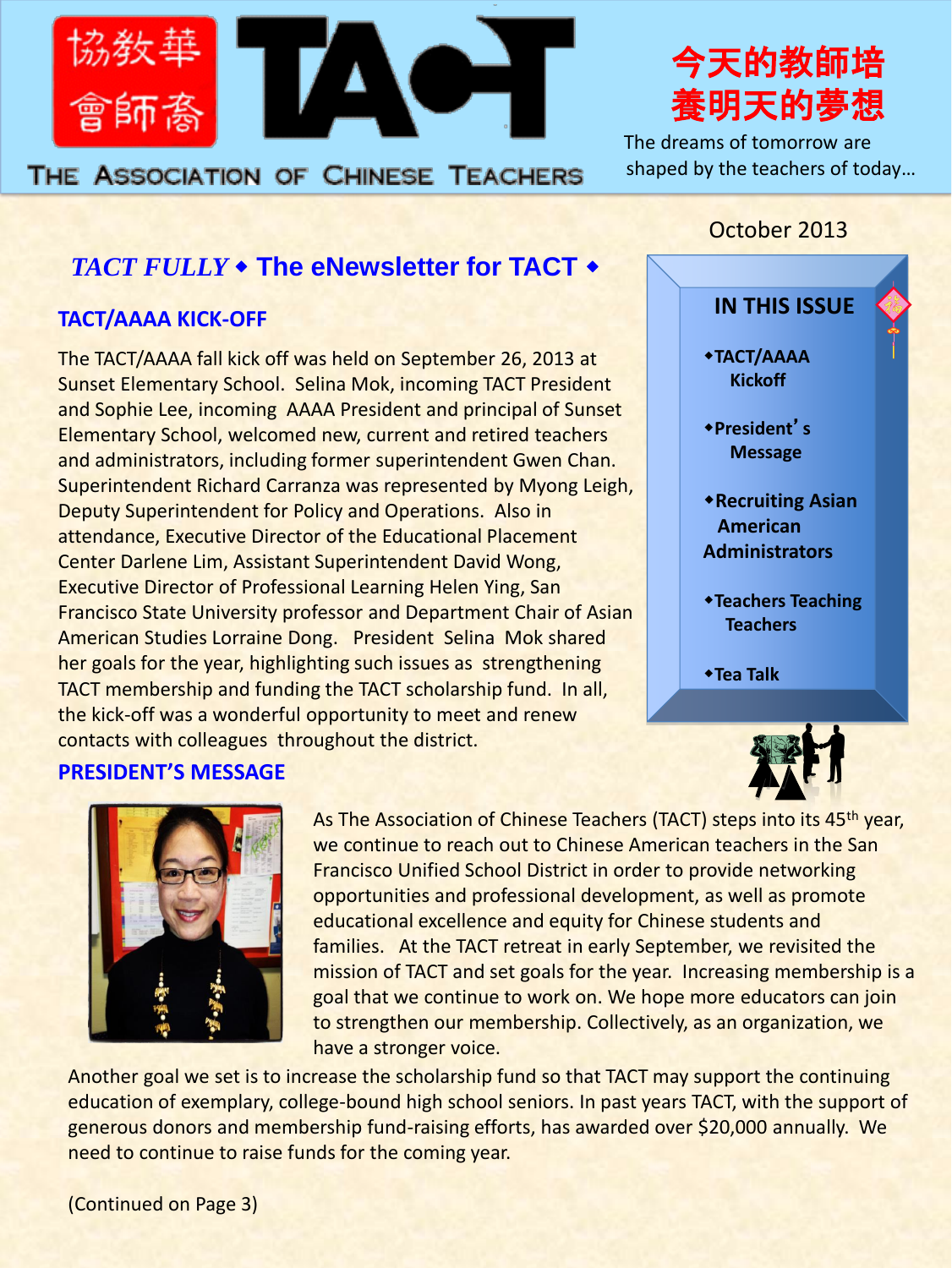## **WE NEED ASIAN AMERICAN ADMINISTRATORS!**

**Our community needs you! Are you thinking about exploring educational leadership opportunities?** With SFUSD's Chinese student population at 32%, we need to attain parity in representation of administrators in the district to reflect our student population.

TACT's sister organization, the **Association of Asian American Administrators** (AAAA), has established a leadership development program to encourage and support exemplary teachers to pursue educational leadership, either as site or program administrators.

AAAA has been proactive in reaching out and supporting outstanding teachers in exploring and pursuing leadership opportunities. The organization has identified veteran members and administrators who are willing to provide support to individuals in the form of coaching, shadowing, resume writing, interview skills development and other supports.

AAAA has worked with Superintendent Richard Carranza and other district leaders to discuss this program of leadership development and the Superintendent has encouraged and supported these efforts. The organization fostered several individuals in the past year with individualized support and is proud that many outstanding teachers have received administrative appointments in the new year.

Even if you are not sure at this time that you want to pursue educational leadership, you can stay engaged in the discussion about leadership and continue to consider numerous options that are available to you. You don't need to make a commitment right now, or in the immediate future, but there are a couple of ways that you can stay connected and get more information.

1). Send an e-mail to [aaaamember@yahoo.com](mailto:aaaamember@yahoo.com) with your contact information to get on the distribution list and AAAA can keep you updated on events.

2). Join AAAA as an associate member. For a reduced \$20 membership, you will be informed of future leadership development events and be invited to networking opportunities with district administrators. Just send your check made out to **ACAA** along with your present position and contact information, including e-mail, to the AAAA treasurer:

> Darlene Lim Educational Placement Center 555 Franklin Street, Room 100 San Francisco, CA 94102

## **TEA TALK with Helena Tran, 1 st Year Teacher**

#### •**Where are you currently assigned? What grade do you teach?**

I am currently teaching at Visitacion Valley Elementary School. I teach a 4th and 5th grade combo bi-literacy class.



#### •**How do you start your ordinary day? How does it end?**

I start my day by writing the agenda on the board. I end my day with a reminder to the class, " Please write down your homework in your notebook and have all your homework assignments in your homework folder. Have a good day. See you tomorrow!"

#### •**What/who has been the biggest support for you at school?**

My biggest support comes from the staff and the students themselves. With the challenge of having two grade levels, there is a lot for me to tackle. We coordinate team teaching in one grade level, while I focus on another subject with another grade level. The principal provides suggestions with classroom management and teaching strategies. Finally, my students! The students are eager to learn, they respect me as their teacher, and they help each other in the class.

#### •**What motivates you to do this work?**

•Every school day of my life is a mission to learn something new and to share it with my students. Even with two small children at home, I'm able to stay up late, wake up early, and get to school with full energy!



Teachers Teaching Teachers (TTT) is a learning opportunity for **K-12 teachers** to come together to learn from each other.

#### Focus Topics:

- **Best Teaching Practices**
- How to Incorporate Chinese History into Your **Classroom**

#### Fee: Free

Date: Saturday, January, 11, 2014 (9AM-12PM) Location: Francis Scott Key Elementary School 1530 43rd Ave. San Francisco, CA 94122

 Register by Contacting Sonny Wong: wongs10@sfusd.edu